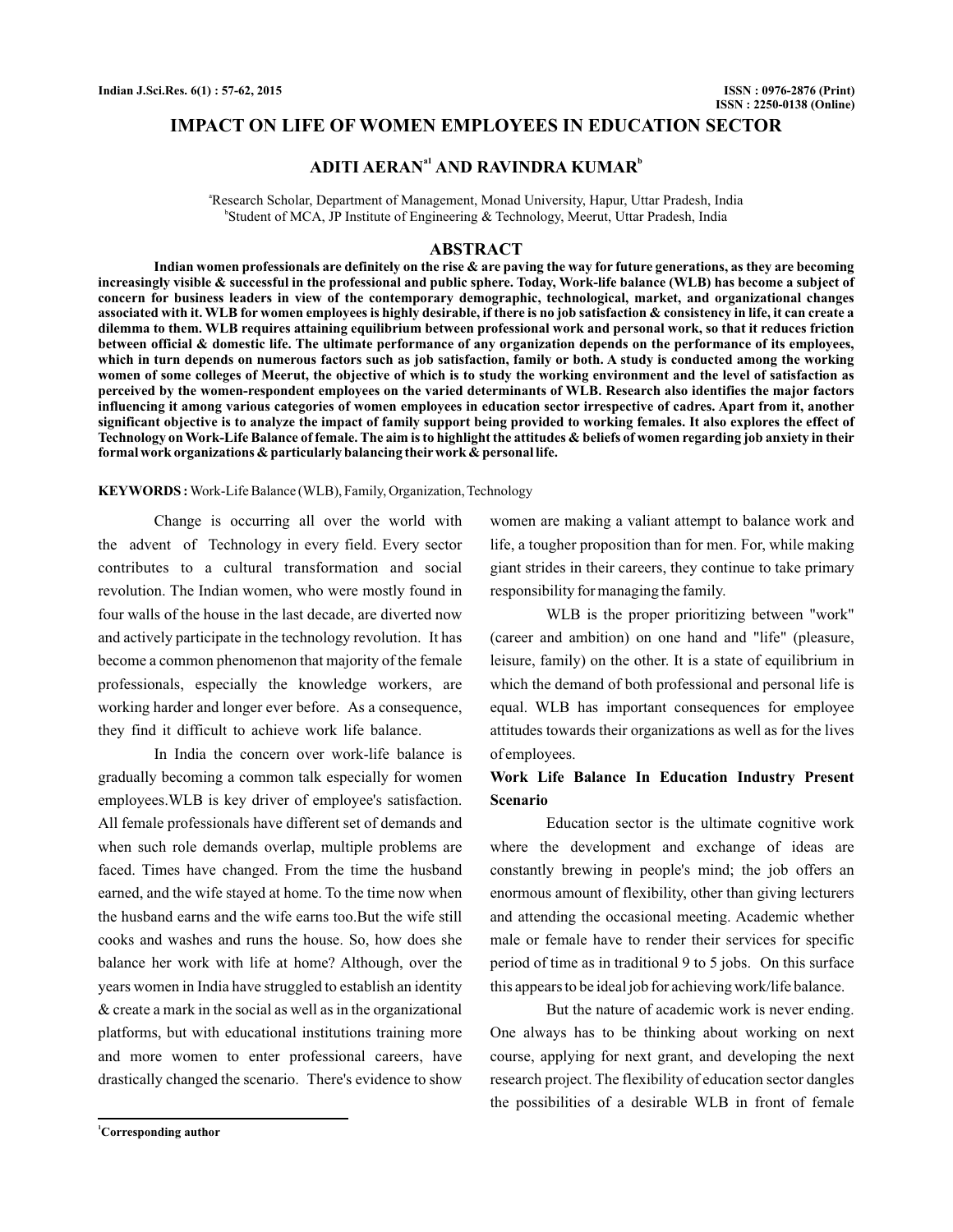#### **AERAN AND KUMAR : IMPACT ON LIFE OF WOMEN EMPLOYEES IN EDUCATION...**

faculty, but several barriers persist preventing a desirable work/life balance from becoming reality. In that case organization support & family support helps the women in achieving desirable balance. Poor WLB balance has negative implications for organization in the global economy, as well as for individual women and their families. Balancing family and academia, especially for women, is a chronic challenge. Women have been struggling with this issue since they were first "admitted" into academia. One entered academia between 1890 and 1940 shouldered all the responsibility of family life while still working to meet the demands of the workplace. Research reveals that little has changed over the past 100 yrs. as women have many barriers to overcome to meet the demands of work and home, but they have crafted strategies for being successful.

## **Benefits of Work Life Balance**

## **To Employers**

- Reduced absenteeism & stress with more improved productivity  $\bullet$
- Improved employee morale and commitment
- Increased ability to attract and recruit staff
- Potential for improved occupational health and safety.

### **To Employees**

- Ability to manage work and individual commitments with family.
- Flexible working arrangements resulting in reduced work overload and stress.
- Increased focus, motivation and job satisfaction knowing that family and work commitments are being met with job security from the knowledge that an organization understands and supports workers with family responsibilities.

### **Review of Literature**

Few studies are conducted in the area of the present study. A review of these studies provides the direction to the present study. The expression was first used in the late 1970s to describe the balance between an individual's work and personal life.

Supriti Dubey, Ruchi Saxena & Neetu Bajpai "Work Life Balance : Can Women be Both Bearer and

Manager" Dubey etal./Journal of Engineering, Science and Management Educational/ Vol. 3, 2010/pp 15-21 She stated that Organizations need to create congenial conditions in which employees can balance work with their personal needs and desires. Successfully achieving work-life balance depends not only on organizations but similar efforts from family are also desirable.

Alam Sageer, Dr. Sameena Rafat, Ms. Puja Agarwal (2012) studied various variables that are responsible for employee satisfaction. The Study concluded that an organization should develop strategies that strengthen the work environment and increase the employee morale and employee satisfaction to enhance employee performance and productivity, which ultimately results in high profits.

The purpose of Jaime X. Castillo and Jamie Cano's (2004) study was to describe the amount of variance in faculty member's overall level of job satisfaction explained by Herzberg. This study concluded that the female faculty members were less satisfied than male faculty members. The least motivating aspect was "working conditions." The factors "recognition," "supervision," and "relationships" explained the variability among faculty members & overall level of job satisfaction.

The study of Khalid Latif, Muhammad Naeem Shahid, Dr. Naeem Sohail, Muhammad Shahbaz (2011), revealed influential factors contributing to job satisfaction and dissatisfaction of college teachers of district Faisalabad, Pakistan. And they examine that there were significant differences in job satisfaction between public and private college teachers. Public college teachers are more satisfied than private college. This study suggested that to increase the satisfaction level of teachers of private colleges a proper attention should be paid so that the employers of private sector colleges will be able to retain teachers.

Hanita sarah saad &Anion jauhariah" Employees perception on quality work life and job satisfaction in a private higher learning institute" international review of business research papers, Vol. 4, no 3., June 2008 pp 23-34 The study reveal that QWL variables are insufficient to measure employees 'job satisfaction .job satisfaction in education sector should include intrinsic rewards and performance evaluation criteria in evaluating their employees.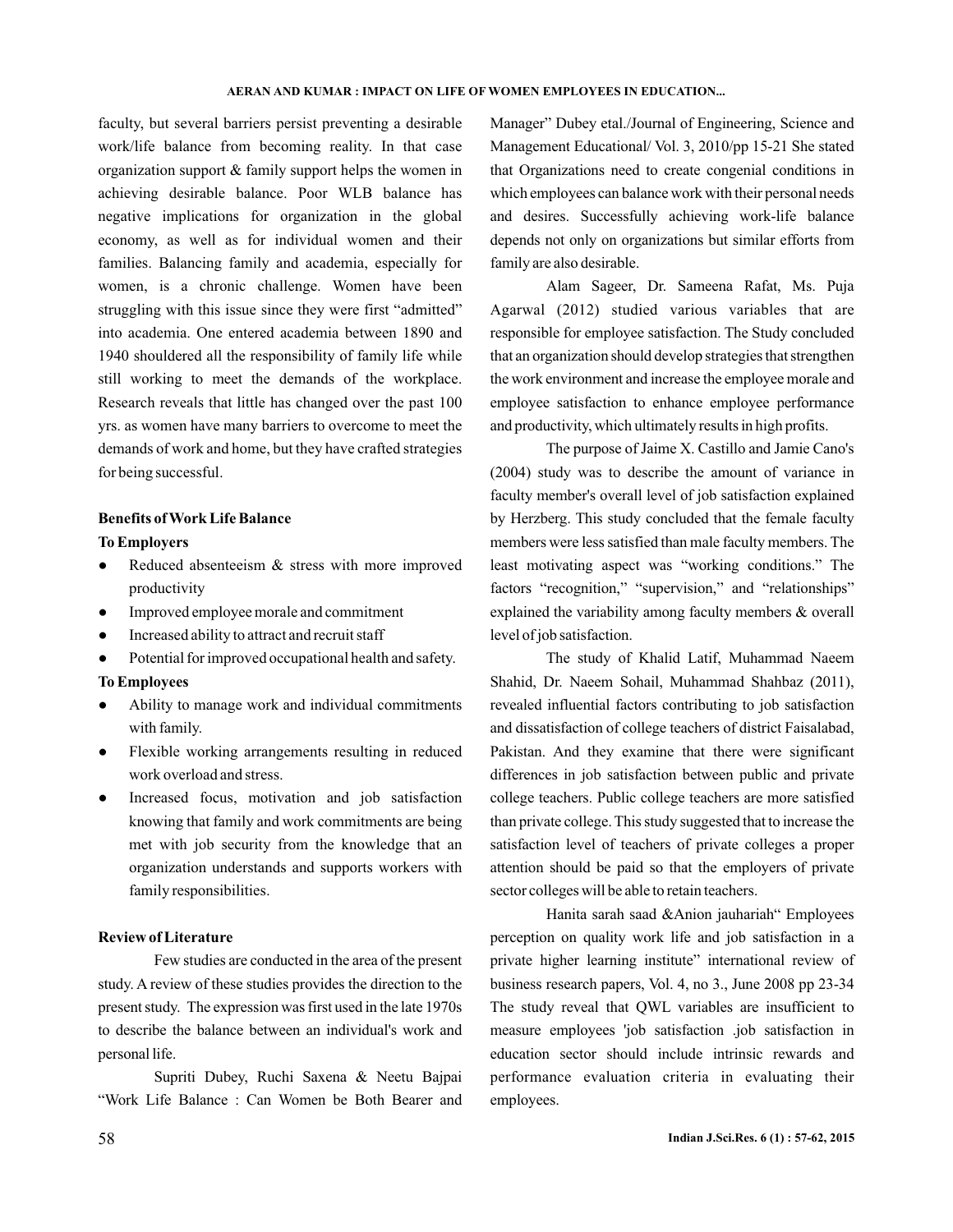#### **AERAN AND KUMAR : IMPACT ON LIFE OF WOMEN EMPLOYEES IN EDUCATION...**

## **MATERIALSAND METHODS**

Sample unit collect from working women of some private institutes of Meerut. (Engineering. & Mangment.) with 100 women employes. In order to achieve and test the hypothesis stated above the different methods adopted include review of literature , selection of sample , designing of questionnaire, interview and discussion with women faculty at various levels. Their exercise helped a lot in collecting relevant data for study. In-depth, in-person interviews composed of open& questionnaire with closed ended questions were conducted with each participant to provide a detailed look into the challenges these women face balancing work and life outside work.

# **RESULTS**

The results of the survey were intended to provide quantitative information.

#### **Data Presentation**

a - There are appox.35 technical and management colleges/ institute in Meerut, out of total 80 women have primary care responsibilities and 20 having no responsibility.

| l'otal<br>Women | .<br>Responsibilities<br>eare<br>Primarv | <b>Responsibilities</b><br>Without. |
|-----------------|------------------------------------------|-------------------------------------|
| $\overline{00}$ | οv                                       | $\mathbf{\hat{}}$<br>∠∪             |

b - The women having different responsibility that generate work life conflicts e.g. having children, elderly parents, spouse, and adult with disability. Primary Care Responsibilities 80:

| Opinion         | Having Children | <b>Elderly Parent</b> | Disabled work | Other Work |
|-----------------|-----------------|-----------------------|---------------|------------|
| Respondent no   |                 |                       |               |            |
| Respondent $\%$ | ጋ1 ግዳ           | ن کا                  | ن ، ت         |            |

c - 65 women in the sample have children. Women due to their job responsibilities can spend only few hours with children after doing domestic work. She can help the children in their studies and other activities:

| Hours spent     | 3-5 hours | 5-7 hours | 7-9 hours | More than 9 hrs. |
|-----------------|-----------|-----------|-----------|------------------|
| Respondent no   |           |           |           |                  |
| Respondent $\%$ |           |           |           |                  |

d - For women family support has great meaning. It gives them energy to do job. She can focus on her work well, and job satisfaction, commitment enhanced, all due to family support:

| Jpinion                          | Never | Rarely                   | Sometime | Often | Always |
|----------------------------------|-------|--------------------------|----------|-------|--------|
| $\mathsf{No}$ of respondent $\%$ | . .   | $\overline{\phantom{m}}$ | 40       |       |        |

e - Amenities provided & working condition of organization helps to work efficiently and effectively. Different respondents have different view about amenities provided to them:

| Jpinion                             | Highly Satisfied | Satisfied | Neutral | Dissatisfied | Highly dissatisfied |
|-------------------------------------|------------------|-----------|---------|--------------|---------------------|
| $\vert$ No. of respondent % $\vert$ |                  | ۔ ر       | 20      |              |                     |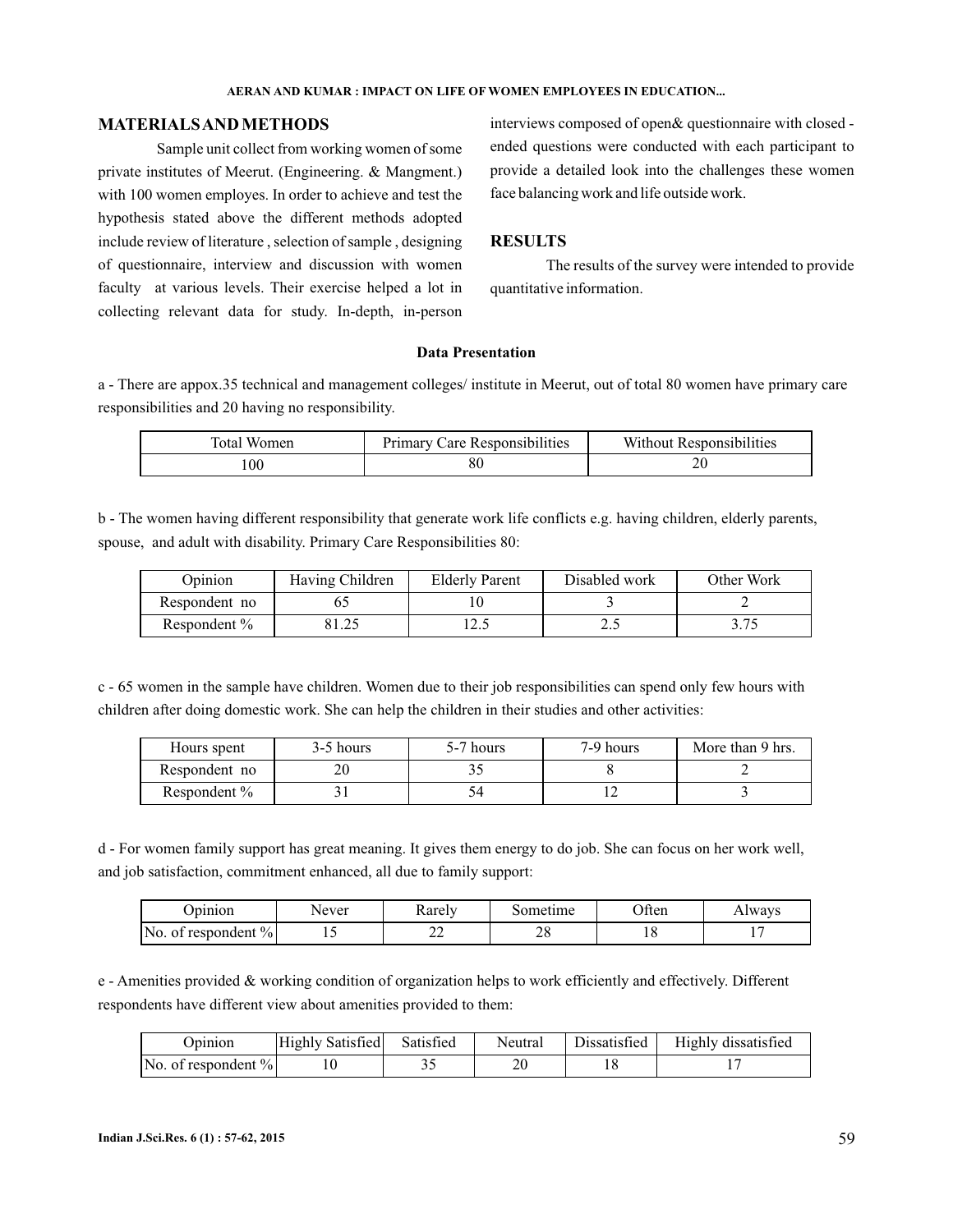### **AERAN AND KUMAR : IMPACT ON LIFE OF WOMEN EMPLOYEES IN EDUCATION...**

f - Women due to role conflict have to manage both personal & professional life. Organization helps her in managing responsibilities. Different respondents have different views:

| Jpinion                | <b>Highly Satisfied</b> | Satisfied | Neutral | Dissatisfied   Highly dissatisfied |
|------------------------|-------------------------|-----------|---------|------------------------------------|
| No. of respondent $\%$ |                         |           |         | ∠∪                                 |

g - Organization should give enough opportunities to use technology along with knowledge. This enhances faculty skill and quality of teaching. Respondents views on opportunity given to them:

| Jpinion                | <b>Highly Satisfied</b> | Satisfied | Neutral | Dissatisfied   Highly dissatisfied |
|------------------------|-------------------------|-----------|---------|------------------------------------|
| No. of respondent $\%$ |                         |           |         |                                    |

h - Good work life balance make organization more effective. Respondents views :

| Agreed | Disagreed % |
|--------|-------------|
|        |             |

i - There are no. of factors which raise hinders in work/life commitments. Respondent's views:

| Hinders                | Long Working | Work | Higher                  | work after   | -ve attitude of |
|------------------------|--------------|------|-------------------------|--------------|-----------------|
|                        | Hours        |      | pressure responsibility | working hour | Management      |
| No. of respondent $\%$ |              | 32   |                         | ت سے         |                 |

j - Due to innovation in education, technology may help in reducing work load to a great extent. Technology is better tool to manage work/life demand. Respondent's views:

| Jpinion                             | Great extend | Some extend | Little extend | Not at all |
|-------------------------------------|--------------|-------------|---------------|------------|
| $\vert$ No. of Respondent % $\vert$ | 60           | ~~          |               |            |

k - Technology in helps in domestic work. Automatic washing machine, microwave oven & other electronics goods helps women in managing routine activities. Respondent's views:

| Jpinion                | Highly Satisfied | Satisfied | Neutral | Dissatisfied | Highly dissatisfied |
|------------------------|------------------|-----------|---------|--------------|---------------------|
| No. of respondent $\%$ |                  | າດ<br>-46 |         | 20           | ت سے                |

l - Do you think that if employees have good WLB then they will be satisfied by the job? Views:

| Jpinion.                            | Strongly Agree | Agree | Disagree | <b>Strongly Disagree</b> |
|-------------------------------------|----------------|-------|----------|--------------------------|
| $\vert$ No. of Respondent % $\vert$ |                |       |          |                          |

## **DISCUSSION**

## **Organization Support & Work Life Balance**

Organization support have positive impact on working role performing by the women at work place by creating balance; thereby eliminating work life conflict. It is important resource for working women to manage their work and family domains. A teacher's satisfaction with his or her career may influence the quality and stability of instruction given to students. Teachers who do not feel supported in their work may be less motivated to do their best work in the classroom. Highly satisfied teachers are less likely to change institute or to leave the teaching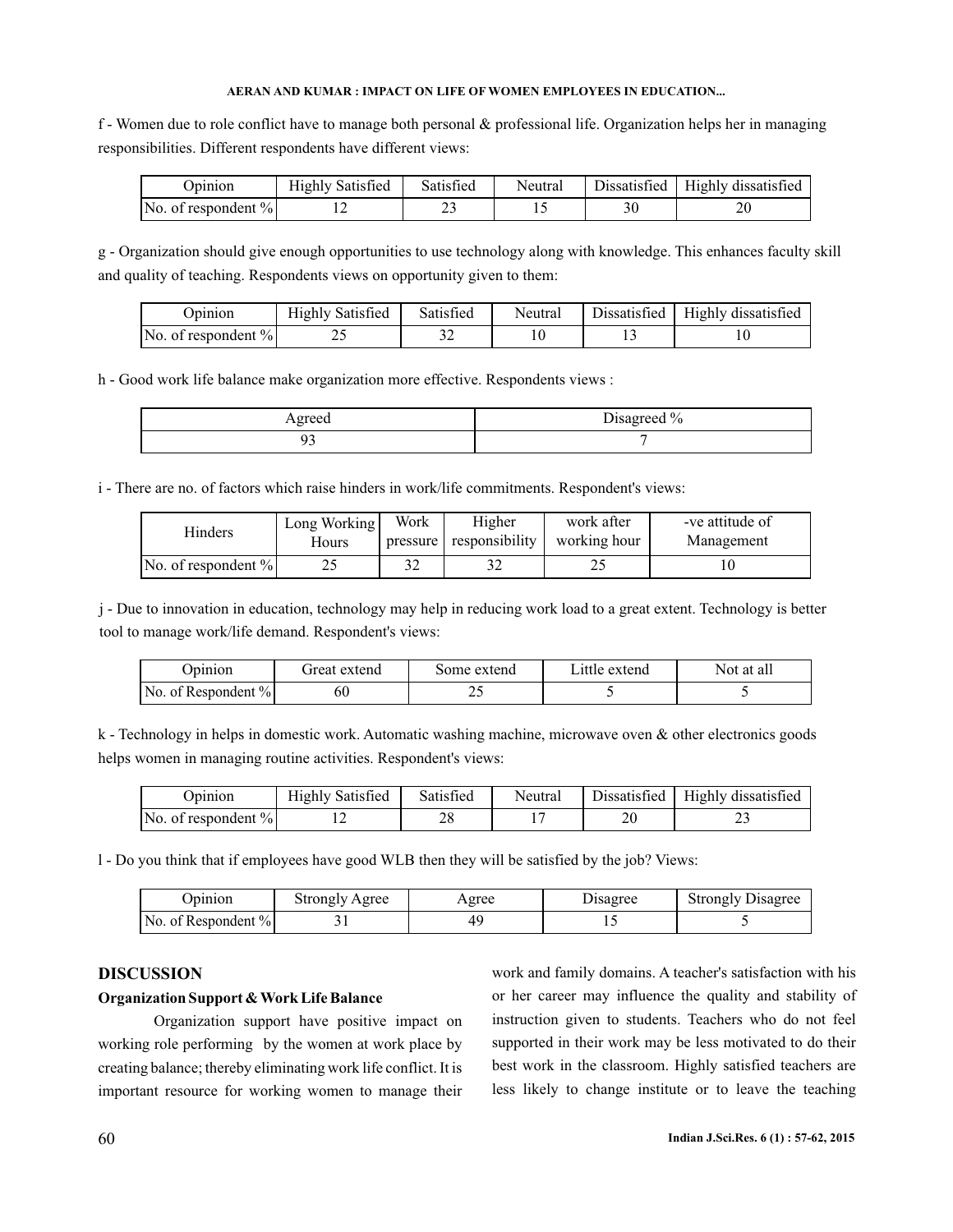profession altogether than those who are dissatisfied with many areas of their work life. As faculties are both the largest cost and the largest human capital resource of a school/college system, understanding factors that contribute to teacher satisfaction (or dissatisfaction) is essential to improving the information base needed to support a successful educational system. Therefore the present study was based on the Comparative job satisfaction among colleges. Educators and various factors responsible for the dissatisfaction inside and outside the organization. So it is been suggested that the organizations should be more flexible in their proceedings so that the females can maintain a balance between both life.

### **Family Support and Work Life Balance**

In developing countries the family incomes are, by and large, low and that can best be supplemented by women's work. The main reason why most women work was the low income of their men folk. When the husband's income was not adequate for the support of the family, the wife also was compelled to work. They are forced to combine her two major occupations and roles-marriage and work-faces additional socio-psychological problems and difficulties. Problems are then faced particularly in those cases where the wife has to devote more time and energy to her too absorbing job because of its immediate compulsions and she feels guilty that she has not been able to do justice to her husband, home and children. She still feels that her home and children are her prime responsibilities and she continues to be predominantly governed by this role since that was also the social norm. In that case the support of family side can help her to contribute to her fullest both in personal & professional field.

# **Role of Technology on WLB (How work load of faculty is reduced by using it).**

Technology affects our lives in education sector too. E- Learning has created revolutionary effect on faculty performance and reducing their work load which manages their WLB. Enhanced teaching is possible only when these changes are accepted & adopted. In today's education environment information and knowledge need to be effectively managed. Itis one of the most significant drivers for improved WLB. Technology aligned family life with

civic duty by increasing the accuracy of information and improvement in utilization efficiency of teachers, time & materials. It support to the faculties as it is used to integrate teaching and learning both inside and outside the classroom. Classroom Response System (e.g., clicker) can engage students by making lectures more interactive, while simultaneously allowing instructors to keep track of whether students understand the material. It can be used to create more meaningful assignments & to integrate the lecture with the associated discussions or labs. Support provided by the latest technology somewhere motivates the faculties in some way or the other to perform better.

## **CONCLUSION**

Education sector has emerged as one of the largest employers in the country which has not only created plentiful job opportunities but has also resulted in new types of challenging careers. As this sector gives more emphasis to knowledge alone it is non-discriminating in nature. It provides opportunities for the educated, middle class women to build their own dreams and excel in their fields.A changing economy and an aging workforce can join together to create an employment environment where competent females who are unhappy in their current situations are motivated to find a new place to "hang their hats. Women in competitive environment also expected to combine home responsibility with working life where the question arise how to manage both the lives. Work life and personal life are two sides of same coin .Organization efforts with family support and technological can help the women balance personal front with professional work. Balancing work life linkage is not an easy thing to do for women. As demand from both sides can be extreme and women may need to make tradeoff. Education sector have higher responsibilities work pressure, never ending academic work, always think about working on next course, applying for next grant. Professionals have to make tough choices even when their work and personal life are close to equilibrium. A balance between work and life has to exist if want to make proper functioning at work and also at home.